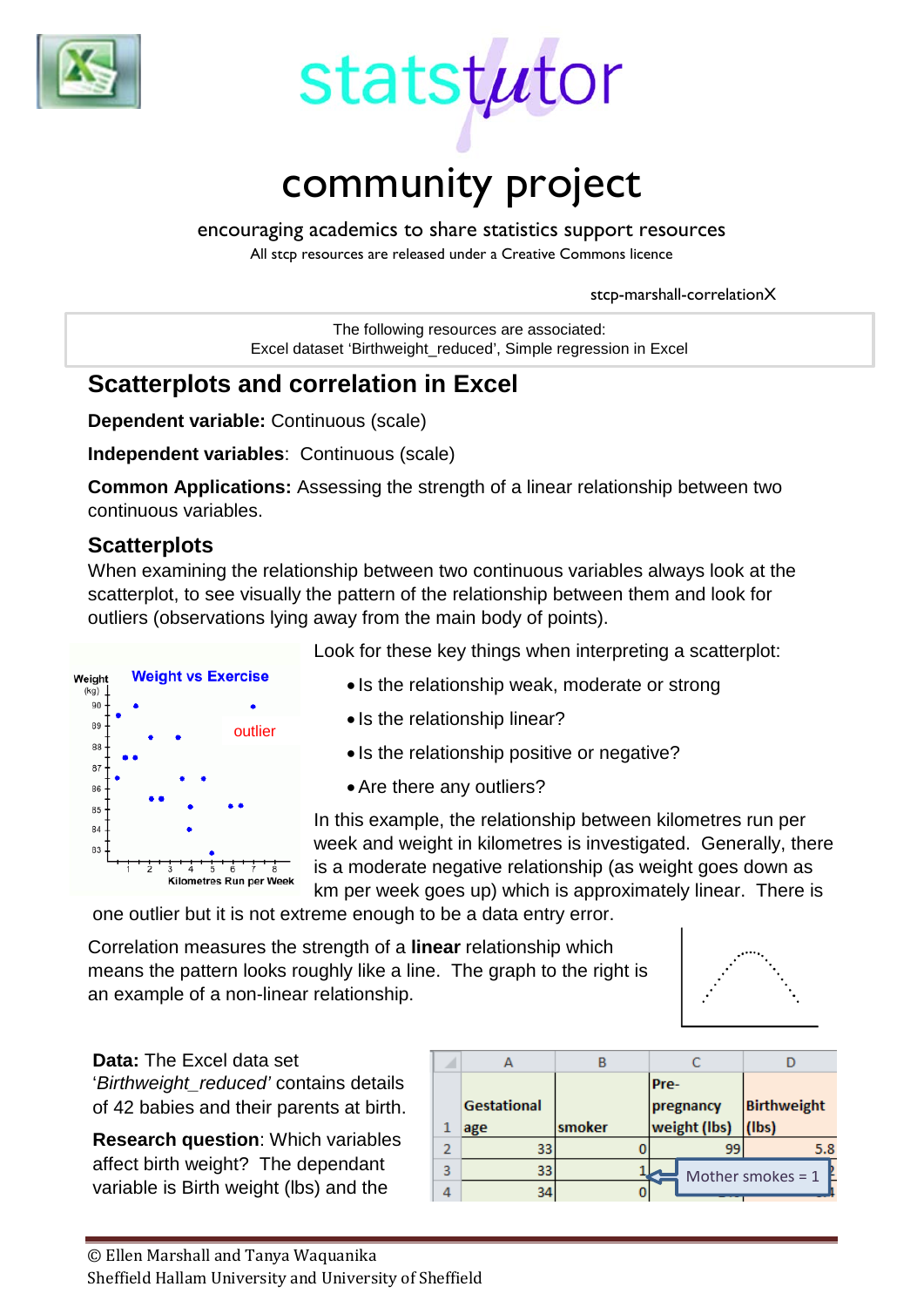independent variables include gestational age of the baby at birth (in weeks), prepregnancy weight of the mother and whether or not the mother smokes (Smoker = 1).

## **Steps in Excel**

Scatterplots should be produced for each continuous independent with the dependent to see if the relationship is linear (scatter forms a rough line). In Excel it is important to have the column with the independent variable before the column with the dependent.

For a scatterplot, select the data for the independent (gestational age), press CTRL and then highlight the data for the dependent variable birthweight. Go to *Insert Scatter* and choose the first option with just scatter.

|                | File<br>Home                                                                 | Insert                                          | Page Layout                                            | Formulas | Data | Review           | View                                                               |                                                                                                                                           |
|----------------|------------------------------------------------------------------------------|-------------------------------------------------|--------------------------------------------------------|----------|------|------------------|--------------------------------------------------------------------|-------------------------------------------------------------------------------------------------------------------------------------------|
|                | Ш<br>Table<br>PivotTable                                                     | ≥   2<br>MΣ<br>$\sim$<br>Picture<br>Clip<br>Art | $\mathbb{R}$ Shapes $\tau$<br>SmartArt<br>Screenshot * | Column   | Line | ▓◓▅▖<br>Pie<br>÷ | Bar<br>Area<br>$\overline{\phantom{a}}$                            | $\overline{\mathsf{w}}$ Line<br><b>IL</b> Colu<br>Scatter<br>Other<br>$\frac{\ln n}{n}$ Win/<br>Charts $\tau$<br>$\overline{\phantom{a}}$ |
|                | <b>Tables</b>                                                                |                                                 | Illustrations                                          |          |      | Charts           |                                                                    | <b>Scatter</b>                                                                                                                            |
|                | → 哂 層 四 ⇒<br>$-1$<br>ΗЭ<br>$f_x$<br>Birthweight (lbs)<br>D <sub>1</sub><br>۰ |                                                 |                                                        |          |      |                  | $\circ$<br>$\circ$<br>$^{\circ}$<br>$\ddot{\circ}$<br>$\circ$<br>۰ |                                                                                                                                           |
|                | $\overline{A}$                                                               | E<br>D                                          |                                                        | F        | G    | H                |                                                                    |                                                                                                                                           |
|                | <b>Gestational</b>                                                           | Birthweight<br>$\ $ (lbs)                       |                                                        |          |      |                  |                                                                    |                                                                                                                                           |
|                | age                                                                          |                                                 |                                                        |          |      |                  |                                                                    |                                                                                                                                           |
| $\overline{2}$ | 33                                                                           | 5.8                                             |                                                        |          |      |                  |                                                                    |                                                                                                                                           |
| 3              | 33                                                                           | 4.2                                             |                                                        |          |      |                  |                                                                    |                                                                                                                                           |
| 4              | 34                                                                           | 6.4                                             |                                                        |          |      |                  |                                                                    | All Chart Types                                                                                                                           |

The chart produced needs editing to include titles and labels for the axes. Adjustments can be carried out using the '*Chart Tools'* tabs which are activated by clicking on the chart.



You can also change the scale on the x and y axes by clicking on the axis, right clicking and selecting '*Format axis'* to open the following editing menu. Change the minimum x axis value to 30 weeks by clicking '*Fixed*' by 'Minimum' and typing 30 in the box.



The relationship between gestational age and birthweight is clearly linear and positive so an increase in gestation results in an increase in birthweight. Producing a correlation coefficient will give a better idea of the strength of the relationship.

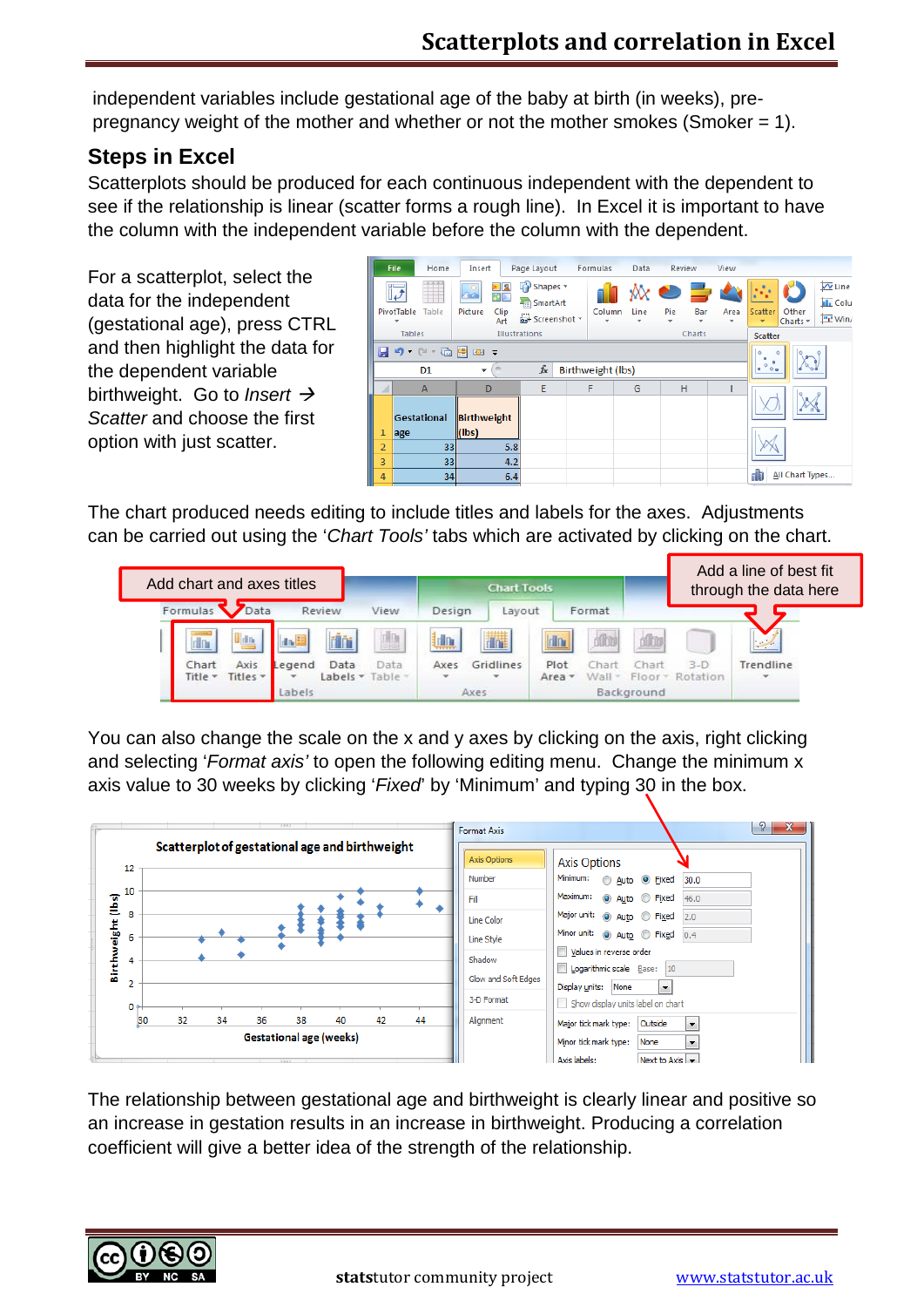# **Correlation**

A correlation coefficient ( r ) measures the strength of a linear association between two variables and ranges between -1 (perfect negative correlation) to 1 (perfect positive correlation). There are several types of correlation but they are all interpreted in the same way. Cohen (1992) proposed these guidelines for the interpretation of a correlation coefficient:

| Correlation coefficient value | Association |                       |             |
|-------------------------------|-------------|-----------------------|-------------|
| $-0.3$ to $+0.3$              |             |                       | Weak        |
| $-0.5$ to $-0.3$              | or          | $0.3 \text{ to } 0.5$ | Moderate    |
| $-0.9$ to $-0.5$              | or          | $0.5$ to $0.9$        | Strong      |
| $-1.0$ to $-0.9$              | or          | $0.9 \text{ to } 1.0$ | Very strong |

*Cohen, L. (1992). Power Primer. Psychological Bulletin, 112(1) 155-159*

#### **Pearson's correlation coefficient**

Pearson's correlation coefficient is the most common measure of correlation and is used when both variables are continuous (scale).

| <b>Assumptions</b>          | How to check             | What to do if assumption is not met |
|-----------------------------|--------------------------|-------------------------------------|
| Continuous data for each    | Check data               | If ordinal data use Spearman's or   |
| variable                    |                          | Kendall tau                         |
|                             |                          |                                     |
| Linearly related variables  | Scatter plot             | Transform data                      |
| Both variables are normally | Histograms of variables/ | Use rank correlation: Spearman's or |
| distributed                 | Shapiro Wilk             | Kendall tau                         |

Spearman's rank correlation coefficient,  $r_s$  is a non-parametric statistical measure of the strength of a monotonic relationship between paired data. Kendall's  $\tau$  ('tau') measures the degree to which a relationship is always positive or always negative and is useful for small data sets with a large number of tied ranks. Neither of these can be calculated using the standard Excel commands or toolpak.

#### **Command in Excel**

The Excel command for calculating the correlation between two variables is =CORREL(variable1, variable2). The example below shows the command for calculating the correlation coefficient for gestational age and birthweight which is 0.71. (Note: Excel always reports to too many decimal places. Two decimal places are enough for a correlation coefficient).

| F2 |                    |             | $f_{\mathbf{x}}$ | $=CORREL(A:A, D:D)$ |  |  |
|----|--------------------|-------------|------------------|---------------------|--|--|
|    |                    |             |                  |                     |  |  |
|    | <b>Gestational</b> | Birthweight |                  |                     |  |  |
|    | age                | (lbs        |                  | Correlation         |  |  |
|    |                    | 5.8         |                  | 0.7063              |  |  |
|    |                    |             |                  |                     |  |  |